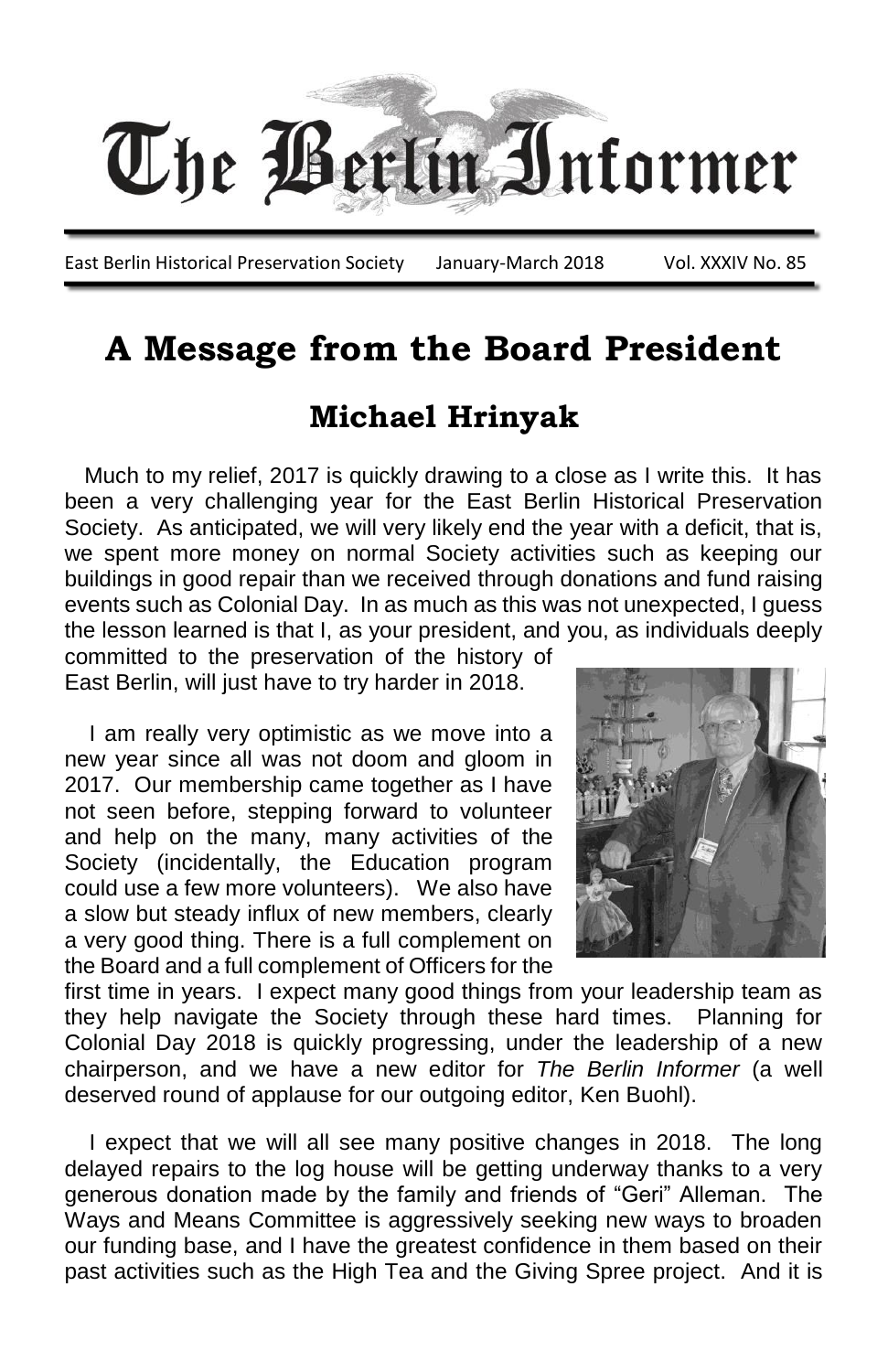time again for our biennial Christmas House Tour in December 2018. If members step up as they have in the past, I anticipate a very successful fund raising event!

 While the Society is moving in a positive direction, we must be realistic. We aren't out of the woods yet, as the old saying has it. One change that will have a direct impact on all of you is the new publishing schedule for *The Berlin Informer* and proposed means of delivery. I won't go into detail since our new editor, Bev Jadus, has included information elsewhere in this issue. Please read that article and if you are willing to receive *The Berlin Informer* electronically, please ensure the Society has up to date e-mail contact information for you. I know that this may seem to be a small thing, but as the old Chinese saying goes, "a journey of a 1,000 miles begins with a single step."

# **The Giving Spree**

 The 2017 Adams County Community Foundation Giving Spree occurred on November 9<sup>th</sup> at the Gettysburg Middle School. The East Berlin Historical Preservation Society participated in the event along with 70 other nonprofit



Lucia Hrinyak at the Giving Spree

organizations from the county.

 A combination of donations, matching funds, and redeemed Giving Spree coins resulted in our Society receiving a check for \$1361.82.

 Thank you to all who participated and made a donation!

 The Society is planning to participate in this event in November, 2018. Information will be posted in upcoming Informers, on the website and on Facebook.

Contributor: Sharon O"Connell

#### **The Berlin Informer**

Published 4 times a year by the East Berlin Historical Preservation Society and provided to society members as a benefit of their support. All materials are Copyright of the **East Berlin Historical Preservation Society and may not be reproduced without permission.**

**E.B.H.P.S .** 

**P.O. Box 73 717-259-0822 [baj12@verizon.net](mailto:baj12@verizon.net) East Berlin, PA 17316 ebhps@comcast.net**

**332 West King St. [www.ebhpspa.org](http://www.ebhpspa.org/) Editor/Publisher- Bev Jadus**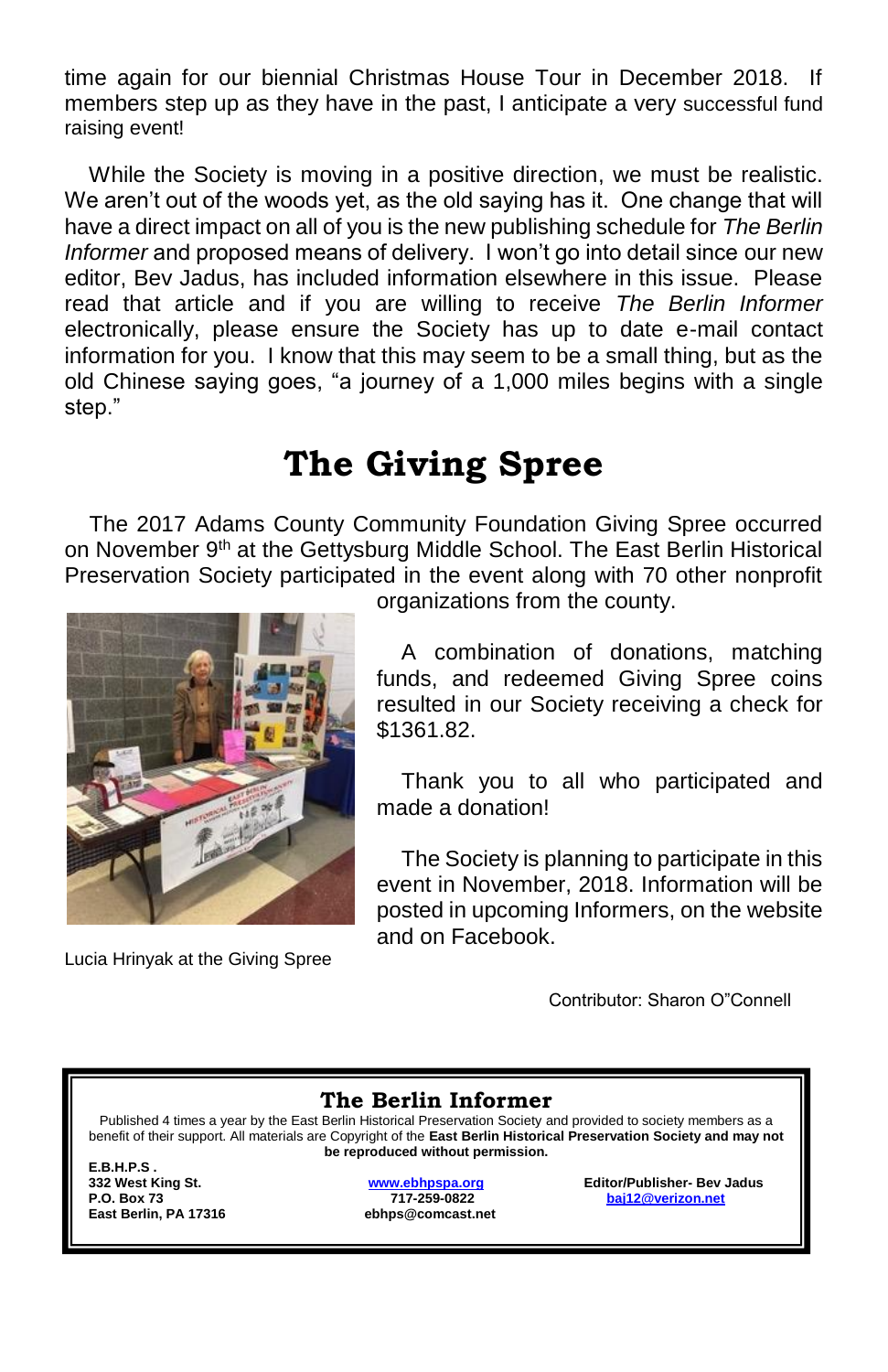# **The Log House Christmas Craft Show**

 November 24, 25, and 26 were three days to put anyone in a Christmas mood. The "House" was decorated simply and filled to the brim with beautiful things. We are always surprised at how many people attend this show in our little town. This year we added a new crafter of frakturs, beautifully carved powder horns, and decorated gourds. Our furniture vendor almost sold out the first day and spent all night in his workshop making more items.

 This show may seem to run itself but many months and hours are spent in preparation including the search for vendors, sending letters, cleaning and decorating, and chopping and hauling wood. (Now that I see this in print it's almost a mini Colonial Day because it involves some of the same tasks.)

 Thank you to the members who shopped or stopped in to give us a break. You may have just wanted to enjoy our beautiful log house and our warm fire, but your company was appreciated .

Contributors: Jane Fox and Connie Rogers

## **Colonial Day Memories**

Contributor: Laura Ferrara, Chair 2018

It has been many years since my first visit to East Berlin to see what Colonial Day was all about. It was a beautiful sunny autumn day as I pushed my granddaughter in a stroller down the street filled with potters, weavers, basket makers, and the like. If one turned to look in another direction the sights and smells of a variety of foods filled the air. My granddaughter settled on funnel cakes that were made right in front of us and served soft and warm and covered with sugar.

 At day's end we came home with all our treasures in tow, happy and delighted to have experienced such a wonderful day, so you can imagine how saddened I was to hear that Colonial Day was ending. I couldn't imagine East Berlin without its Colonial Day, no, that will never do! And so it has come to pass that Colonial Day will not end and that on Saturday, September 8, 2018, East Berlin will have its streets filled with craftsmen and vendors aplenty. It will be a place where you can come to spend time by the old log house for an educational experience or browse amongst the craftsmen from near and far and, oh yes, enjoy one of those soft, warm funnel cakes as you do so. Looking forward to yet another Colonial Day!

## **Tea for Twenty-Four**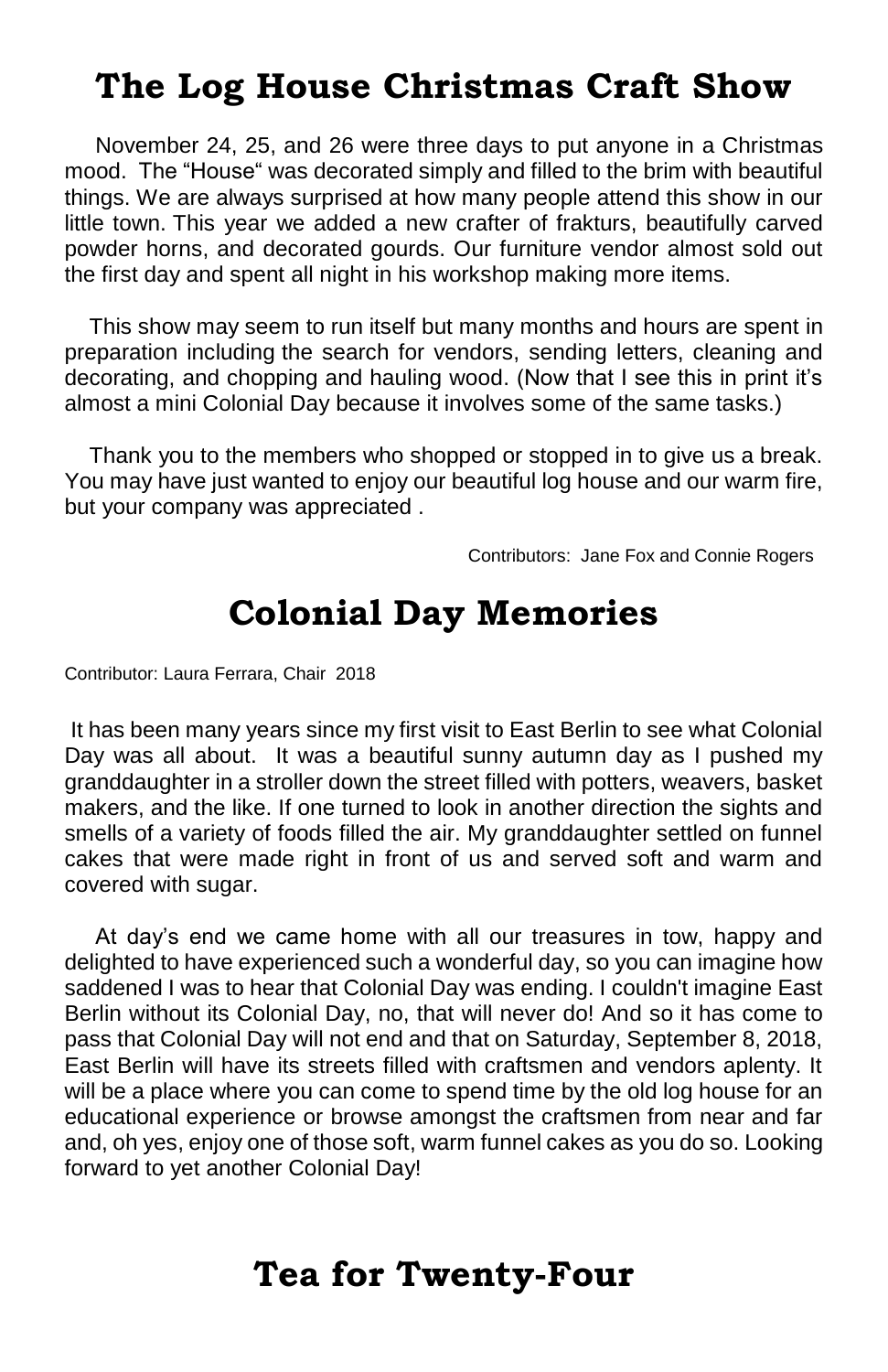

#### Contributor: Lucia Hrinyak

 The first East Berlin Historical Preservation Society high tea, which had been in planning for many months, was held on Saturday afternoon, October 28. When the day arrived, the tea committee members felt ready, although with some trepidation, to display their talents. The table settings were in place on white tablecloths, the decorations echoed the autumn season, the foods were prepared and ready to be served, the volunteers assembled, and the speaker and pianist eager to make their appearance.

 The menu for the twenty-four guests was designed to delight the senses: green salad garnished with feta cheese and fruit and dressed with a raspberry vinaigrette, hot pumpkin soup with a sprinkle of pumpkin seeds, a selection of scones accompanied by red raspberry jam, clotted cream, and lemon curd, cucumber sandwiches, phyllo cups filled with egg salad, and ham sandwiches layered with cream cheese and pepper jelly comprised the third and fourth courses. Two varieties of cupcakes, shortbread and white and dark chocolate bark with cranberries provided the sweets to wrap up the tea. Of course, hot tea was a constant beverage accompaniment.

 The tea committee is grateful for the many Society volunteers who stepped forward to facilitate this event. In particular, our thanks go to Linda Clark, the pianist, and to Michael Hrinyak, the presenter of "Tea, Trade, Treachery and Treason". Thomason's Herb Farm donated the teas and Cashman's Ace Hardware the pots of chrysanthemums. Many of our guests asked that we hold another high tea – the highest of compliments.

 The Autumn High Tea has added to the Society's funds, spread the word about our organization and brought together members of the Society in a new venture.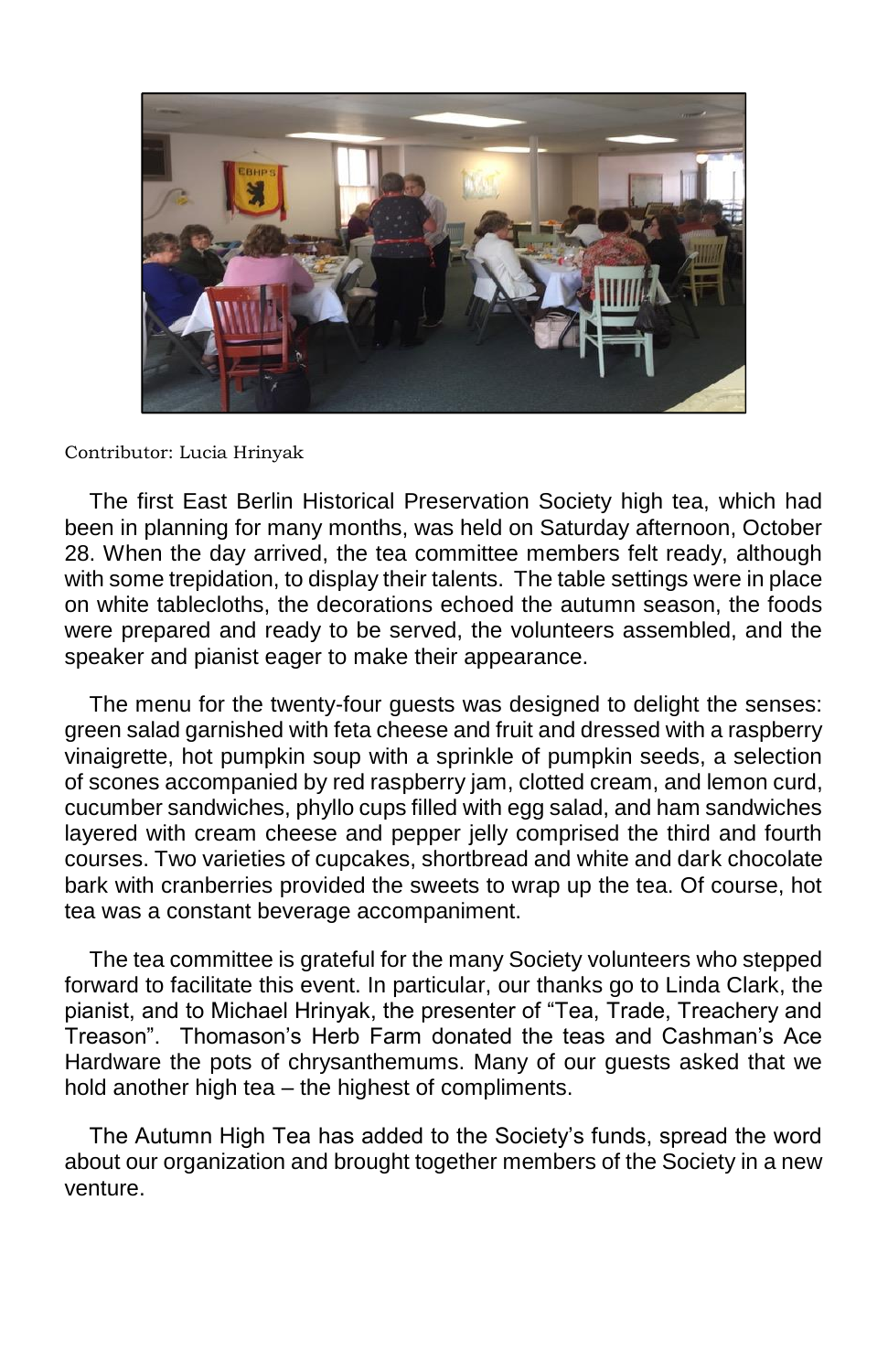# Important Announcement for all Members!

### **This issue of** *The Berlin Informer* **will be the last to be mailed to every member**.

You will continue to receive the newsletter, but in the most cost effective manner. We hope that many fewer issues will need to be printed in the future and that most members will receive *The Berlin Informer* by email. Future issues will be published *four times a year* (Jan./ Apr./ May/Oct.) from Red Men's, saving critical funds for other needs.

 **We must hear FROM EACH OF YOU by January 31, providing us with a current email address or affirming that you must continue to receive the newsletter by the USPS. Email the information to [ebhps@comcast.net,](mailto:ebhps@comcast.net) leave a clear message at 1-717-259-0822 or mail to: EBHPS, P.O. Box 73, East Berlin, PA 17316.** *PLEASE HELP*

Contributor: Bev Jadus, Editor

# **Membership Report**

 Please join me in welcoming our newest member, Peggie Williams of Aspers, PA. We are so happy that you have joined us!

 The membership renewal form included in the November Informer was due by December 31, 2017.

 As of December 20th, we had 115 members who are current for 2018. Of these, 48 are Life Members. However, there are 72 members who have not yet renewed for 2018. To continue to receive *The Berlin Informer* without interruption, please be sure to renew your membership by January 31, 2018. New Membership/Renewal forms are available on our website, [www.EBHPSPA.org.](http://www.ebhpspa.org/) and at Red Men's Hall, 717-259- 0822.

 I would like to wish everyone a Happy New Year and thank those who have joined our Society and also who have renewed their membership for 2018. Contributor: Mary Titzell, Membership Chair

## **Don't miss these upcoming speakers……**

- **January 17 – Stacey Fox, President of Destination Gettysburg,** will talk about the organization itself, the evolution and economic aspects of tourism, and tourism as a product. Stacey produced the YouTube video "Authentic Adams County- Preserving the Past" featuring member Richard Fox. The video can be accessed from our website[, www.ebhpspa.org](http://www.ebhpspa.org/)
- **March 21 Jeri Jones of Jones Geological Services, Spring Grove, PA, will offer "Your Backyard Geology", a PowerPoint presentation .**

#### **General Meetings at 7:30 p.m. – Red Men's Hall -Public Welcome**

*\*\*\****COMING SOON! A NEW WAY TO DONATE WITH PAYPAL!\*\*\* \*\*\*\*Use the buttons at [www.EBHPSPA.org](http://www.ebhpspa.org/) or on our Facebook page\*\*\*\***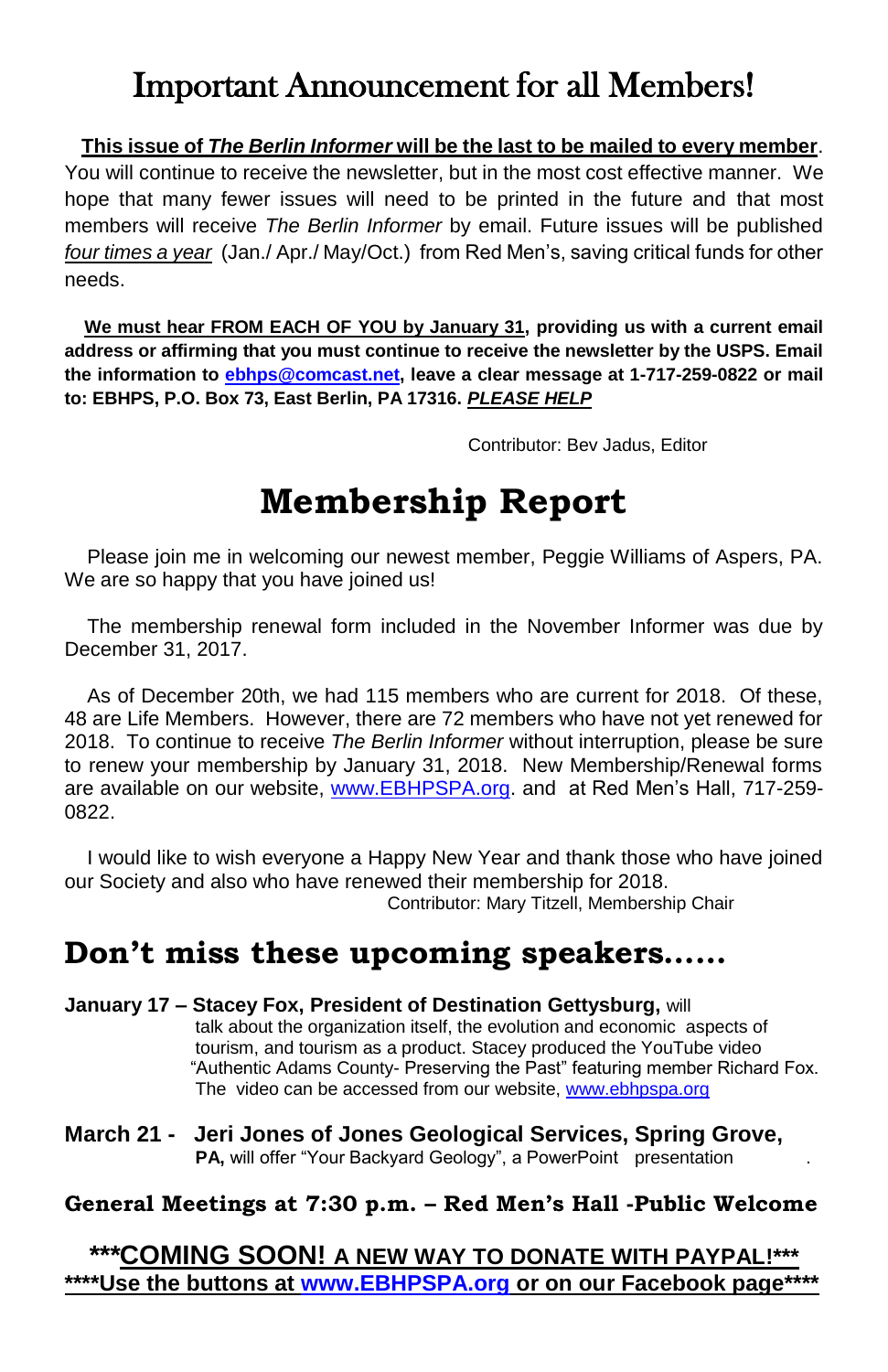## **Annual Christmas Party** *Friends, Food, Memories of East Berlin*

Forty-five Society members gathered on Saturday, December 9, to enjoy each other's company, indulge in the delicious food each brought to share, and renew the many friendships which have grown as volunteers work together throughout the year. This event is a favorite and was held at Swigart's Mill for many years until our membership aged enough to value heat, running water, restrooms, and ease of entry. What we miss in ambiance is made up by the beautiful decorations at Red Men's; thank you to all on the



committee…..it was lovely!

setup/decorating

 Following dinner, Jerry Mummert shared his first-hand recollections of earlier times and Christmases in East Berlin. Jerry has not only a wonderful collection of anecdotes but a special way with words and we enjoyed his talk immensely.

Thank you, Jerry, for letting us revisit simpler times and see this town through your childhood "eyes".

Contributor: Bev Jadus

# **Hearth Guild News**

 The Hearth Guild met on November 5th and had a feast of gumbus, red beets, apple pudding pie, Marlborough pie, Sarah Grey French rolls and Barbados punch!

 In our recent meeting we discussed the use of our money earned from our bake sale on Colonial Day. It was decided that we will require for the log house, education program, and Hearth Guild the following items to be purchased with the funds earned; two Dutch ovens, dish pan, fire bucket, fire shovel, trivets, large and small batter bowls, pitcher, and a crock with a lid. We would like to send sincere thanks to Laura Ferrara for the donation of two s-hooks, Bev Jadus for the donation of a wool blanket, Richard Fox for fixing our broken window, outside lantern and window candles, and Jane Fox for cleaning the log house.

We will be holding a meeting in January to plan our next cooking session.

Contributor: Sue Hess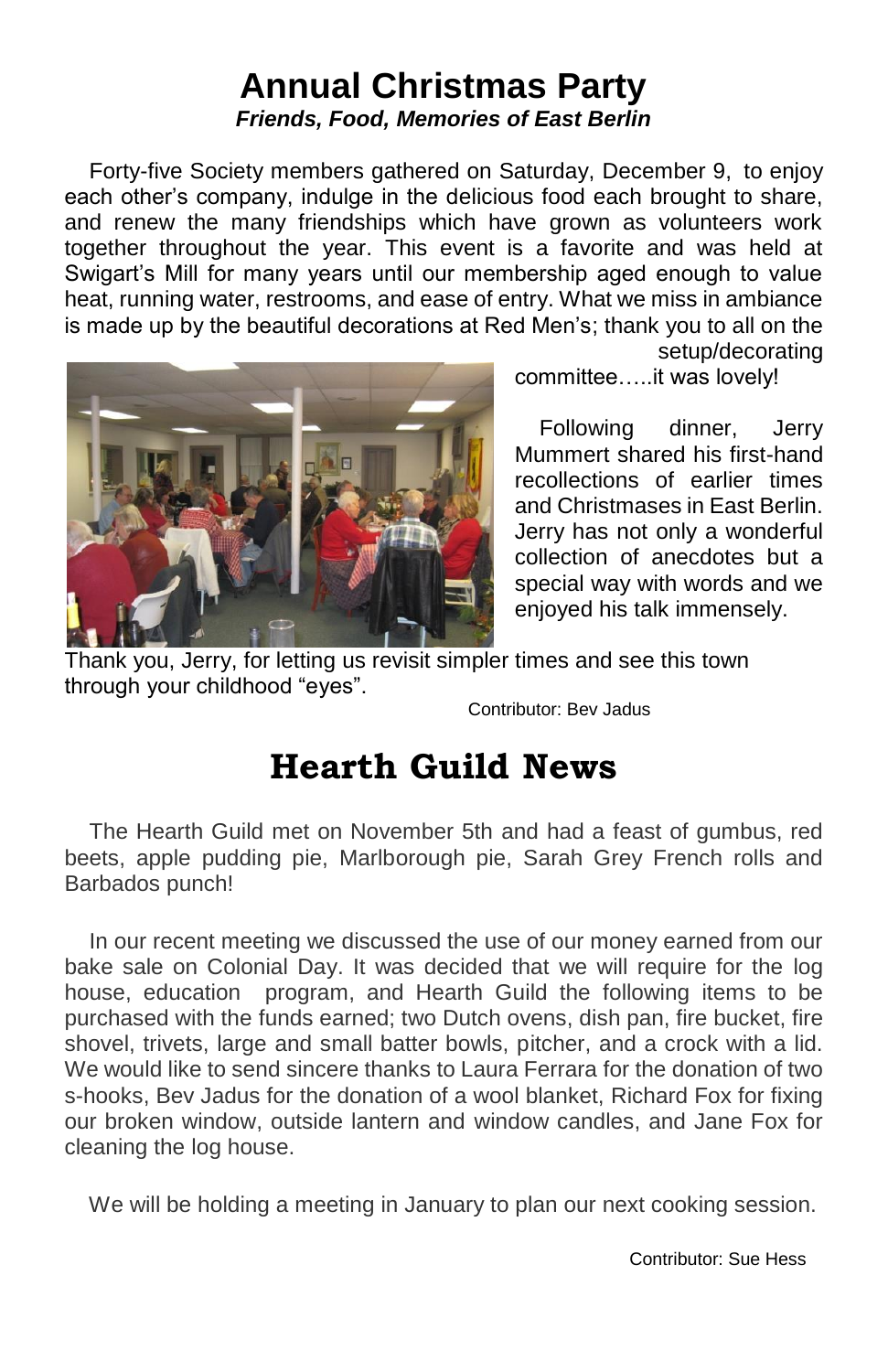### **The East Berlin Historical Preservation Society 2018 OFFICERS**

 **President:** Michael Hrinyak **Vice-president:** Anne Geiger 304 DeGuy Ave. 115 East King St. Hanover, PA 17331 East Berlin, PA 17316 717-630-2468 407-399-1768 [michaeljosephhrinyak@gmail.com](mailto:michaeljosephhrinyak@gmail.com) annegeiger@mac.com

**Treasurer:** Kathy Neiman **Secretary:** Carol Carlson 200 West King Street 400 West King Street East Berlin, PA 17316 East Berlin, PA 173156 717-619-7788 717-259-7760 [kneiman94320@gmail.com](mailto:kneimam94320@gmail.com) bechtelvictbb@aol.com

### **Board of Directors**

 Erma Barnhart Jane Fox 717-633-9727 717-259-9856 [barnhut@centurylink.net](mailto:barnhut@centurylink.net) jafox39@gmail.com

Laura Ferrara **Beverly Jadus** P. O. Box 44 541 West King St. East Berlin, PA 17316 East Berlin, PA 17316 lferrara544@gmail.com 717-249-7049

Bill Powell Sue Hess 541 West King St. 508 Beaver Street East Berlin, PA 17316 East Berlin, PA 17316 717-259-7049 717-259-7707 baj12@verizon.net beau48comcast.net

 Lucia Hrinyak 304 DeGuy Ave. Hanover, PA 17331 717-630-2468 loosh45@comcast.net

 10 Pine Court Dr. 410 Hoover School Road Abbottstown, PA 17301 East Berlin, PA 17316 -9571

baj12@verizon.net